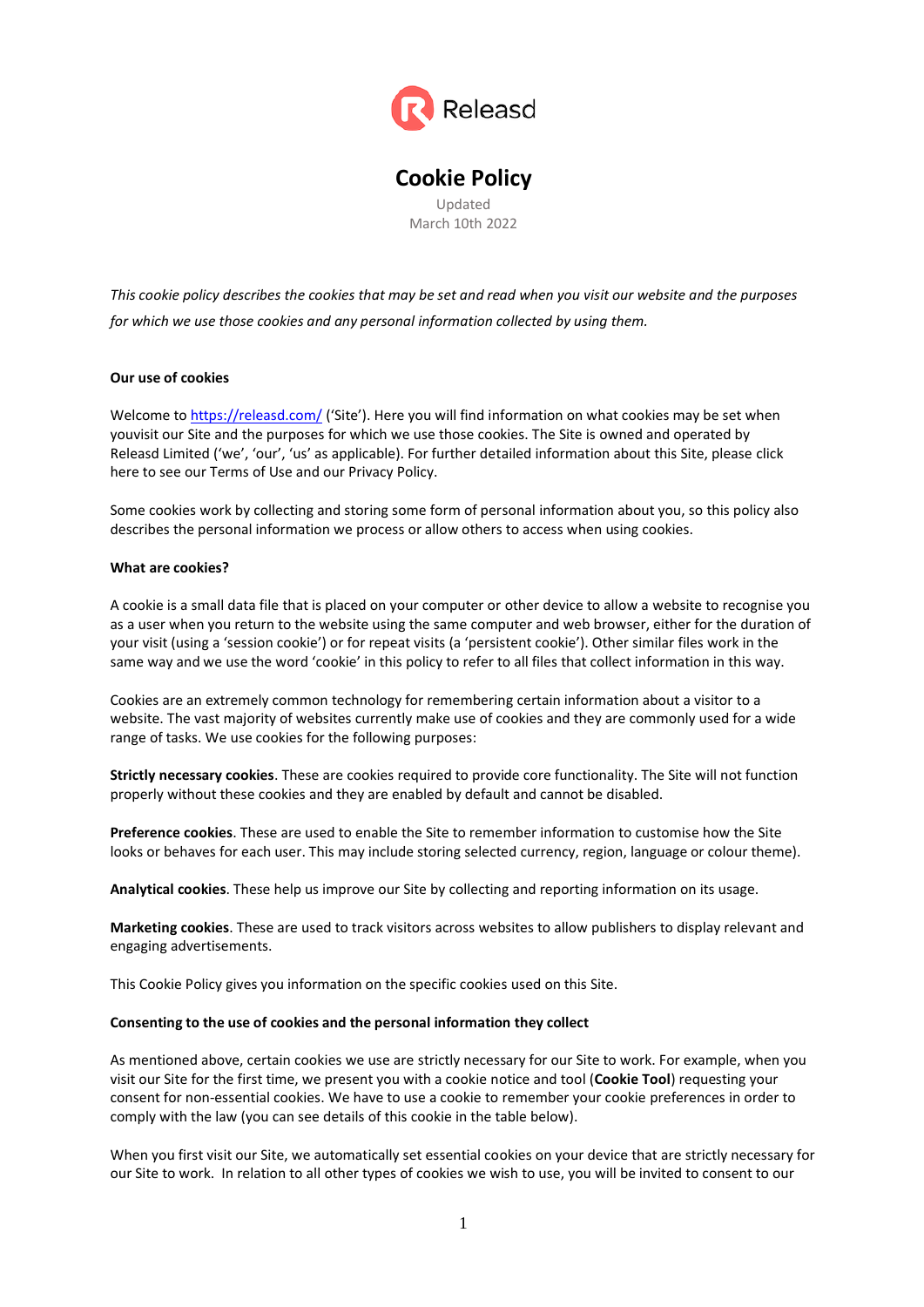

use of them using our Cookie Tool. If you do not provide your consent using the Cookie Tool, we will not set these cookies on your device.

If you do not provide your consent, our Site will still work but some of the enhanced and personalised features may not.

If you provide your consent in respect of cookies, you will also be providing your consent for us and the relevant third parties that use those cookies to use your personal information in the ways set out in our Privacy Policy. We will only set or read the relevant cookies for the durations set out in the table below. You can withdraw your consent at any time by using the Cookie Tool to turn off/opt-out of the relevant cookies. The cookie files may remain on your device after you have opted-out of using them. Please see the **How to control and delete cookies** section of this policy or check your browser's help pages to find out how to delete these files from your device.

If you withdraw your consent for us to use non-essential cookies, the consent you have given us to use any personal information we collect using those cookies will also be withdrawn. Please see our Privacy Policy for further details.

### **Cookie used on our Site**

The table below sets out the first party and third party cookies that are set and read on your device.

The legal reason (also known as the 'lawful basis') for using the personal information collected using the cookies is that we have your consent as you will have given this to us when consenting to the cookie associated to that information. As we do not ask for consent for non-essential cookies, we process the personal information from these cookies as it is necessary for us to pursue a legitimate interest, namely the provision of the Site to you. For more information generally about the lawful bases on which we rely to use your personal information, please see our Privacy Policy.

Some third party cookies are set by third parties that provide a service to us and who act on our behalf and on our instructions. Our Privacy Policy applies to the personal information collected using these cookies.

Other third parties are companies who use the personal information for their own business purposes and are, for the purposes of data protection law, 'controllers' in their own right. Whilst we provide a summary of the third party cookies for these companies in the table below, you should also check the relevant third party's privacy policy using the links in that table for more information about how these cookies and the personal information they collect are used.

## **Strictly necessary cookies**

| <b>Name</b>                                                                                                                           | <b>Hostname</b>                                                                                        | Path | <b>Expiry</b> |  |
|---------------------------------------------------------------------------------------------------------------------------------------|--------------------------------------------------------------------------------------------------------|------|---------------|--|
| cookiehub                                                                                                                             | releasd.com                                                                                            |      | 365 days      |  |
| categories used on the site.                                                                                                          | Used by CookieHub to store information about whether visitors have given or declined the use of cookie |      |               |  |
|                                                                                                                                       |                                                                                                        |      |               |  |
| wcsid                                                                                                                                 | www.releasd.com                                                                                        |      | Session       |  |
| Cookie set by Olark Live Chat software. A session identifier that we use only on your site to keep track of a<br>single chat session. |                                                                                                        |      |               |  |
|                                                                                                                                       |                                                                                                        |      |               |  |
| hblid                                                                                                                                 | www.releasd.com                                                                                        |      | 730 days      |  |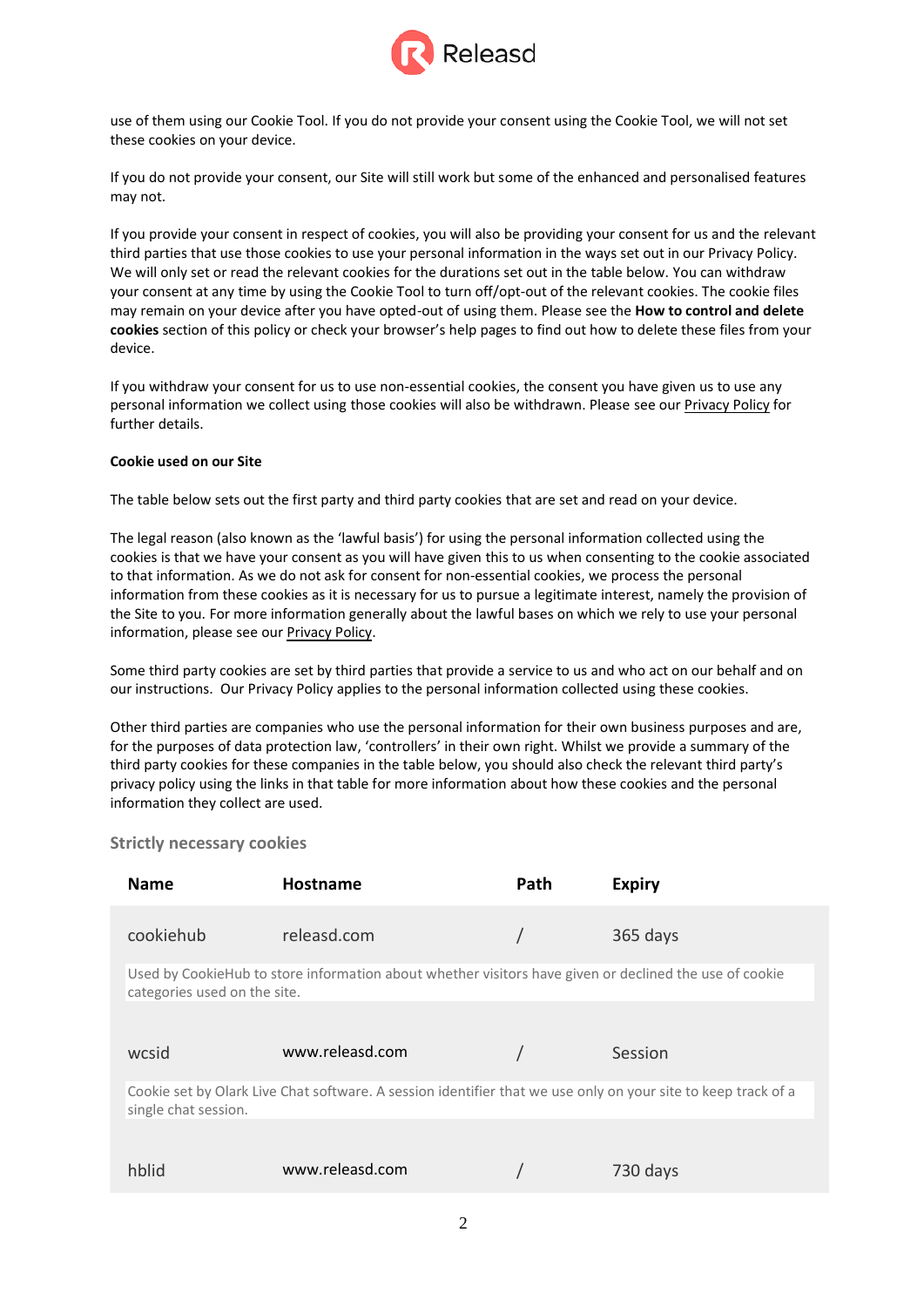

| Name                                                                                                                                   | Hostname                                                                                                                                                                             | Path | <b>Expiry</b> |           |
|----------------------------------------------------------------------------------------------------------------------------------------|--------------------------------------------------------------------------------------------------------------------------------------------------------------------------------------|------|---------------|-----------|
| Cookie set by Olark Live Chat software. A visitor identifier that we use only on your site to remember this<br>visitor between visits. |                                                                                                                                                                                      |      |               |           |
|                                                                                                                                        |                                                                                                                                                                                      |      |               |           |
| _oklv                                                                                                                                  | www.releasd.com                                                                                                                                                                      |      | Session       |           |
|                                                                                                                                        | Cookie set by Olark Live Chat software. The Olark loader version (for improved caching).                                                                                             |      |               |           |
|                                                                                                                                        |                                                                                                                                                                                      |      |               |           |
| _okdetect                                                                                                                              | www.releasd.com                                                                                                                                                                      |      | Session       |           |
|                                                                                                                                        | Cookie set by Olark Live Chat software. Used for detecting when storage contexts have changed due to<br>things like ssl or host transitions (helps maintain your chat across pages). |      |               |           |
|                                                                                                                                        |                                                                                                                                                                                      |      |               |           |
| olfsk                                                                                                                                  | www.releasd.com                                                                                                                                                                      |      | 730 days      |           |
| Cookie set by Olark Live Chat software. Storage identifier that we use to maintain chat state across pages<br>(e.g. message history).  |                                                                                                                                                                                      |      |               |           |
|                                                                                                                                        |                                                                                                                                                                                      |      |               |           |
| ok                                                                                                                                     | www.releasd.com                                                                                                                                                                      |      | Session       |           |
| Cookie set by Olark Live Chat software. Most recent Olark site ID (security measure).                                                  |                                                                                                                                                                                      |      |               |           |
|                                                                                                                                        |                                                                                                                                                                                      |      |               |           |
| vuid                                                                                                                                   | .vimeo.com                                                                                                                                                                           |      | 730 days      | 3rd party |
| These cookies are used by the Vimeo video player on websites.                                                                          |                                                                                                                                                                                      |      |               |           |
|                                                                                                                                        |                                                                                                                                                                                      |      |               |           |

# **Preferences**

| <b>Name</b>                                                                                       | Hostname        | Path | <b>Expiry</b> |
|---------------------------------------------------------------------------------------------------|-----------------|------|---------------|
| okbk                                                                                              | www.releasd.com |      | Session       |
| Cookie set by Olark Live Chat software. Extra state information (e.g. chat box being open/closed) |                 |      |               |

# **Analytical cookies**

| <b>Name</b>    | Hostname     | Path | <b>Expiry</b> |
|----------------|--------------|------|---------------|
| $\mathsf{g}$ a | .releasd.com |      | 730 days      |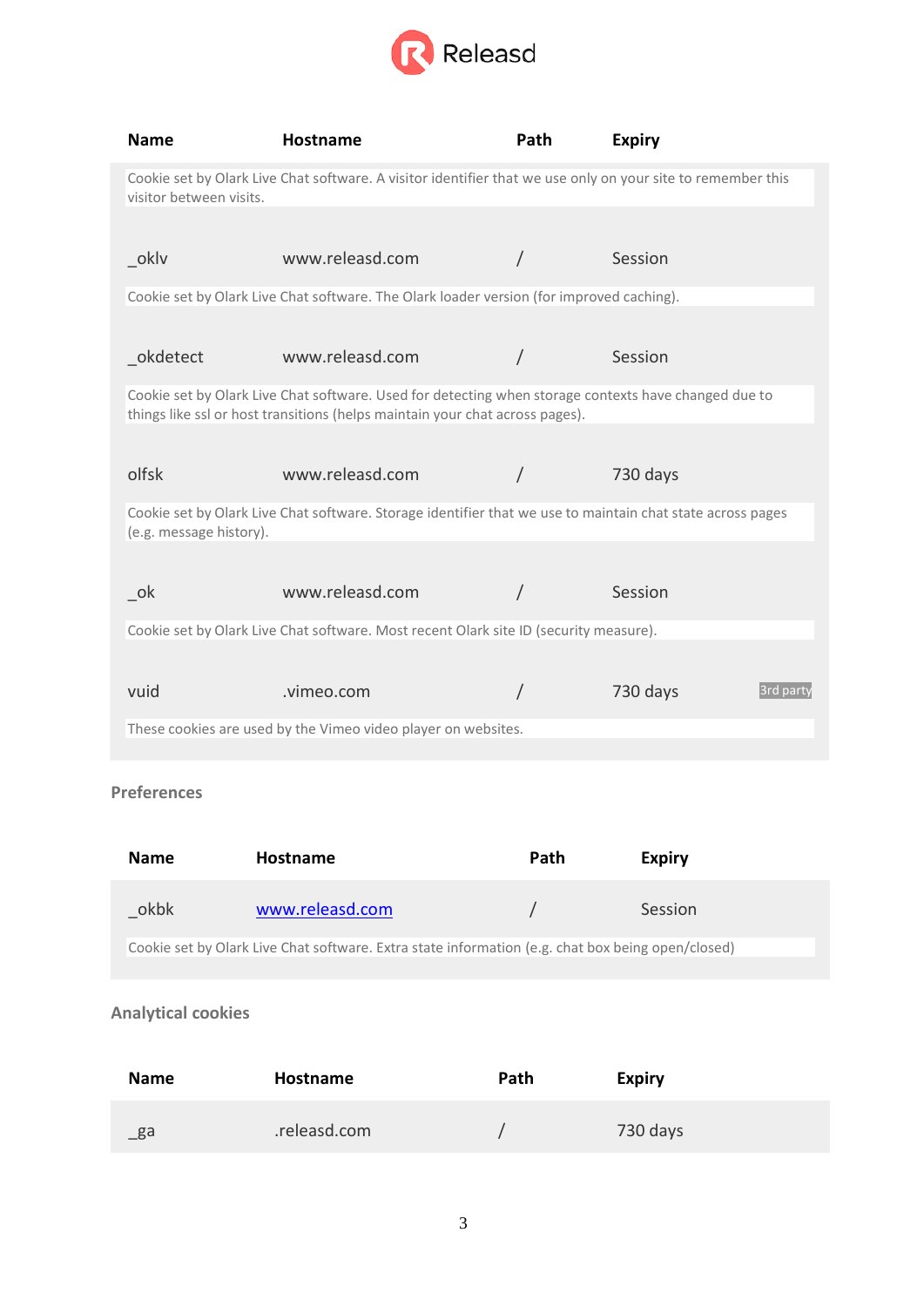

| <b>Name</b>                                                                                                                                    | <b>Hostname</b> | Path | <b>Expiry</b> |  |
|------------------------------------------------------------------------------------------------------------------------------------------------|-----------------|------|---------------|--|
| Contains a unique identifier used by Google Analytics to determine that two distinct hits belong to the same<br>user across browsing sessions. |                 |      |               |  |
|                                                                                                                                                |                 |      |               |  |
| _gid                                                                                                                                           | .releasd.com    |      | 1 day         |  |
| Contains a unique identifier used by Google Analytics to determine that two distinct hits belong to the same<br>user across browsing sessions. |                 |      |               |  |
|                                                                                                                                                |                 |      |               |  |
| _gat *                                                                                                                                         | .releasd.com    |      | 1 hour        |  |
| Used by Google Analytics to throttle request rate (limit the collection of data on high traffic sites)                                         |                 |      |               |  |

# **Marketing cookies**

| <b>Name</b>                                                                                                                                   | <b>Hostname</b>   | Path | <b>Expiry</b>         |              |  |
|-----------------------------------------------------------------------------------------------------------------------------------------------|-------------------|------|-----------------------|--------------|--|
| test cookie                                                                                                                                   | .doubleclick.net  |      | 1 hour                | 3rd<br>party |  |
| Used to check if the user's browser supports cookies                                                                                          |                   |      |                       |              |  |
| <b>UserMatchHistory</b>                                                                                                                       | .linkedin.com     |      | 30 days               | 3rd<br>party |  |
| Contains a unique identifier used by LinkedIn to determine that two distinct hits belong to the same user<br>across browsing sessions.        |                   |      |                       |              |  |
|                                                                                                                                               |                   |      |                       |              |  |
| AnalyticsSyncHistory                                                                                                                          | .linkedin.com     |      | 30 days               | 3rd<br>party |  |
| Used by LinkedIn to store information about the time a sync with the Ims_analytics cookie took place for<br>users in the Designated Countries |                   |      |                       |              |  |
| lang                                                                                                                                          | .ads.linkedin.com |      | Session               | 3rd<br>party |  |
| Session-based cookie that remembers the user's selected language version of a website.                                                        |                   |      |                       |              |  |
| bcookie                                                                                                                                       | .linkedin.com     |      | 730 days, 12<br>hours | 3rd<br>party |  |
| This is a Microsoft MSN 1st party cookie for sharing the content of the website via social media.                                             |                   |      |                       |              |  |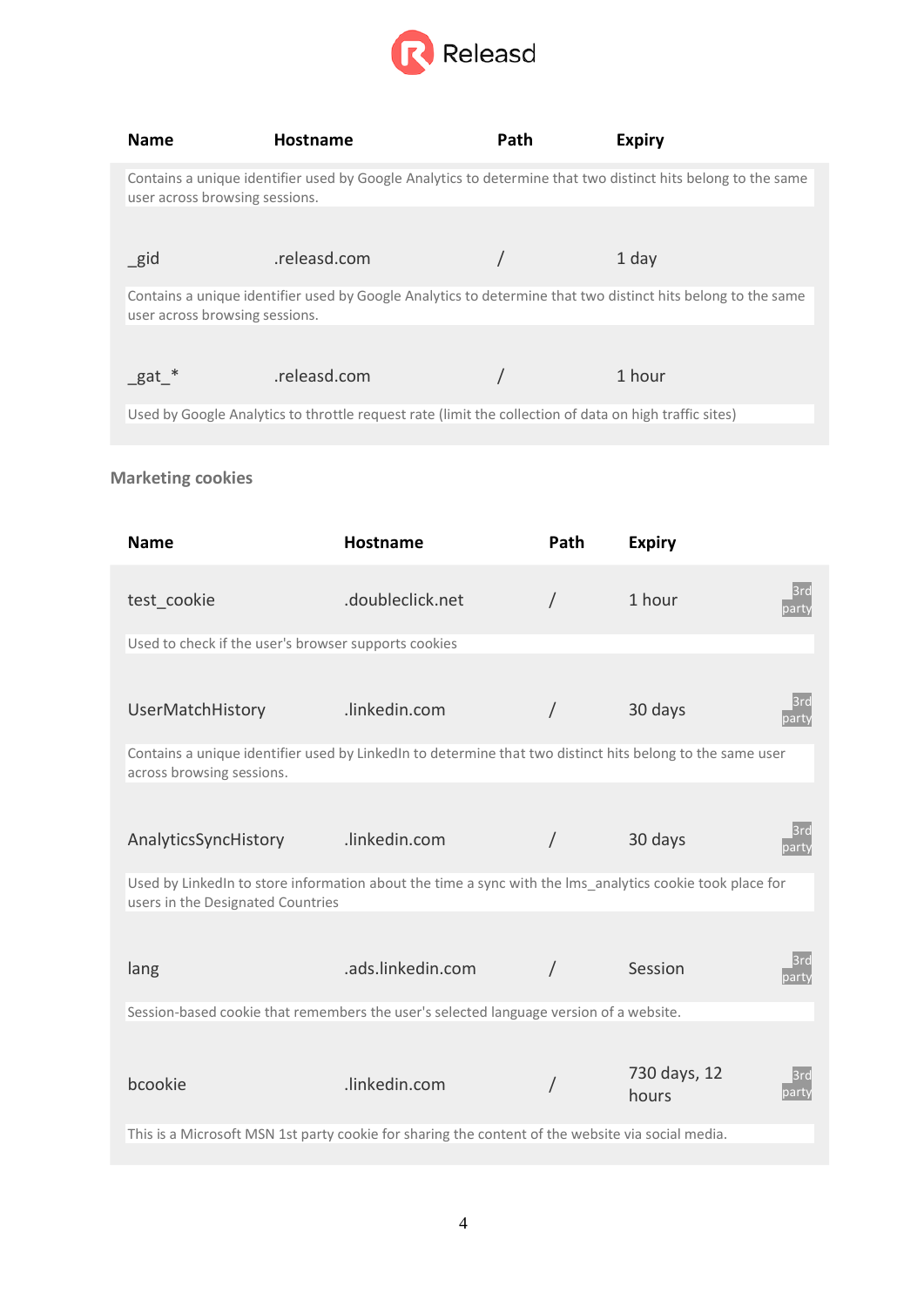

| <b>Name</b>                                                                                                                                                          | Hostname          | Path       | <b>Expiry</b>         |                     |
|----------------------------------------------------------------------------------------------------------------------------------------------------------------------|-------------------|------------|-----------------------|---------------------|
| lidc                                                                                                                                                                 | .linkedin.com     | $\sqrt{2}$ | 1 day                 | 3rd<br>ρ            |
| Used by LinkedIn for routing.                                                                                                                                        |                   |            |                       |                     |
|                                                                                                                                                                      |                   |            |                       |                     |
| lang                                                                                                                                                                 | .linkedin.com     |            | Session               | l3rd<br><b>pa.c</b> |
| Session-based cookie that remembers the user's selected language version of a website.                                                                               |                   |            |                       |                     |
| bscookie                                                                                                                                                             | .www.linkedin.com |            | 730 days, 12<br>hours | 3rd<br>party        |
| Used by the social networking service, LinkedIn, for tracking the use of embedded services.                                                                          |                   |            |                       |                     |
| $li$ gc                                                                                                                                                              | .linkedin.com     | /          | 728 days, 3<br>hours  | l3rd<br>party       |
| Used by LinkedIn to store consent of guests regarding the use of cookies for non-essential purposes                                                                  |                   |            |                       |                     |
| personalization id                                                                                                                                                   | .twitter.com      |            | 730 days              | pa. .               |
| This cookie carries out information about how the end user uses the website and any advertising that the<br>end user may have seen before visiting the said website. |                   |            |                       |                     |
| _gcl_au                                                                                                                                                              | .releasd.com      | /          | 90 days               |                     |

Used by Google AdSense to understand user interaction with the website by generating analytical data.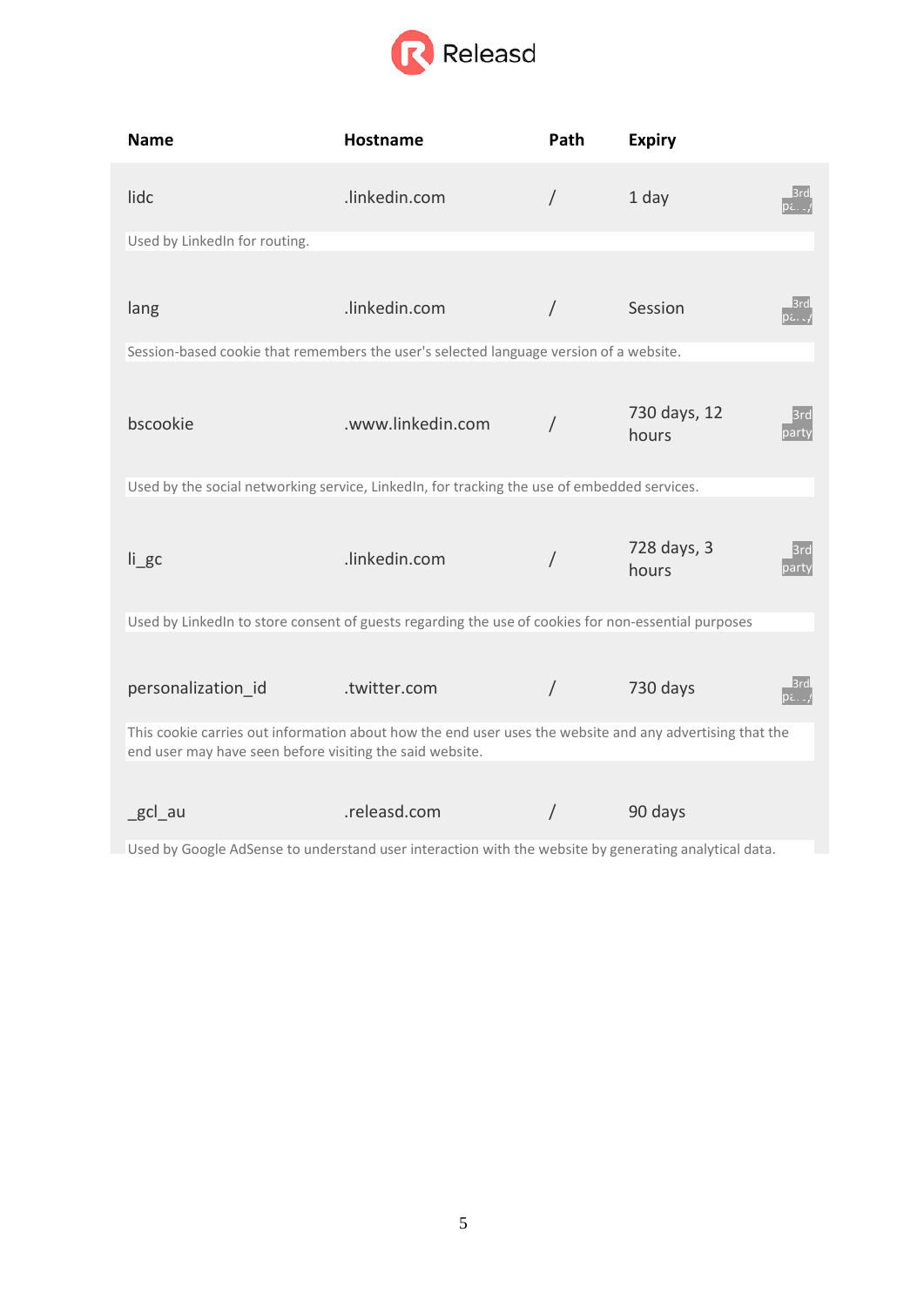

## **Google Analytics**

Our Site uses Google Analytics, a web analytics service provided by Google. Google Analytics uses cookies to analyse the use of our Site by you and other visitors. The information generated by the cookie about the use of our Site is usually transferred to a server of Google in the United States where it is stored. Please see our Privacy Policy for further information regarding personal information transferred overseas.

We have activated internet protocol (IP) address anonymisation for Google Analytics so that your IP address is shortened in advance of transfer to Google if you are located in the United Kingdom or European Economic Area. Only in exceptional cases will the full IP address be transferred to a Google server in the United States and shortened there. Google will use this information on our behalf to evaluate the use of our Site by you and other users, to compile reports on the activities on our Site and for further purposes related to the use of our Site to provide services to us.

The IP address submitted by your browser to Google Analytics will not be merged with other Google data. Please see our Privacy Policy for details of the personal information that we collect from you using the Google Analytics service.

### **How to control and delete cookies**

You can change your cookie preferences at any time by deleting cookies using your browser and refreshing any page on our Site or by using our Cookie Tool.

You can also use online tools provided by the following industry bodies for opting-out of third party cookies for targeted advertising:

Network Advertising Initiative Digital Advertising Alliance European Interactive Digital Advertising Alliance

In relation to Google Analytics cookies, you can also use the specific Google opt-out tool at https://tools.google.com/dlpage/gaoptout.

You may wish to visi[t http://www.allaboutcookies.org/ w](http://www.allaboutcookies.org/)hich contains comprehensive information on how to do this on a wide variety of browsers. You will also find details on how to delete cookies from your device, as well as more general information about cookies. Please note that, as these websites are not owned or operated by us, we are not responsible for any of the content on them.

### **Email tracking**

Some of the emails we send to you may contain a 'web beacon pixel' or tracked links which allows us to identify when you have opened the email and to verify which links contained in the email you have accessed. We use this information to determine which parts of our emails are of most interest to you.

You can delete the pixel by deleting the email.

Alternatively you can unsubscribe from our mailing list by contacting us at [hello@releasd.com](mailto:hello@releasd.com)

### **Changes**

We may make changes to this Cookie Policy at any time by sending you an e-mail with the modified Terms or by posting a copy of them on the Site. Any changes will take effect 7 days after the date of our email or the date on which we post the modified terms on the Site, whichever is the earlier. Your continued use of the Site after that period expires means that you agree to be bound by the modified policy.

### **Contact us**